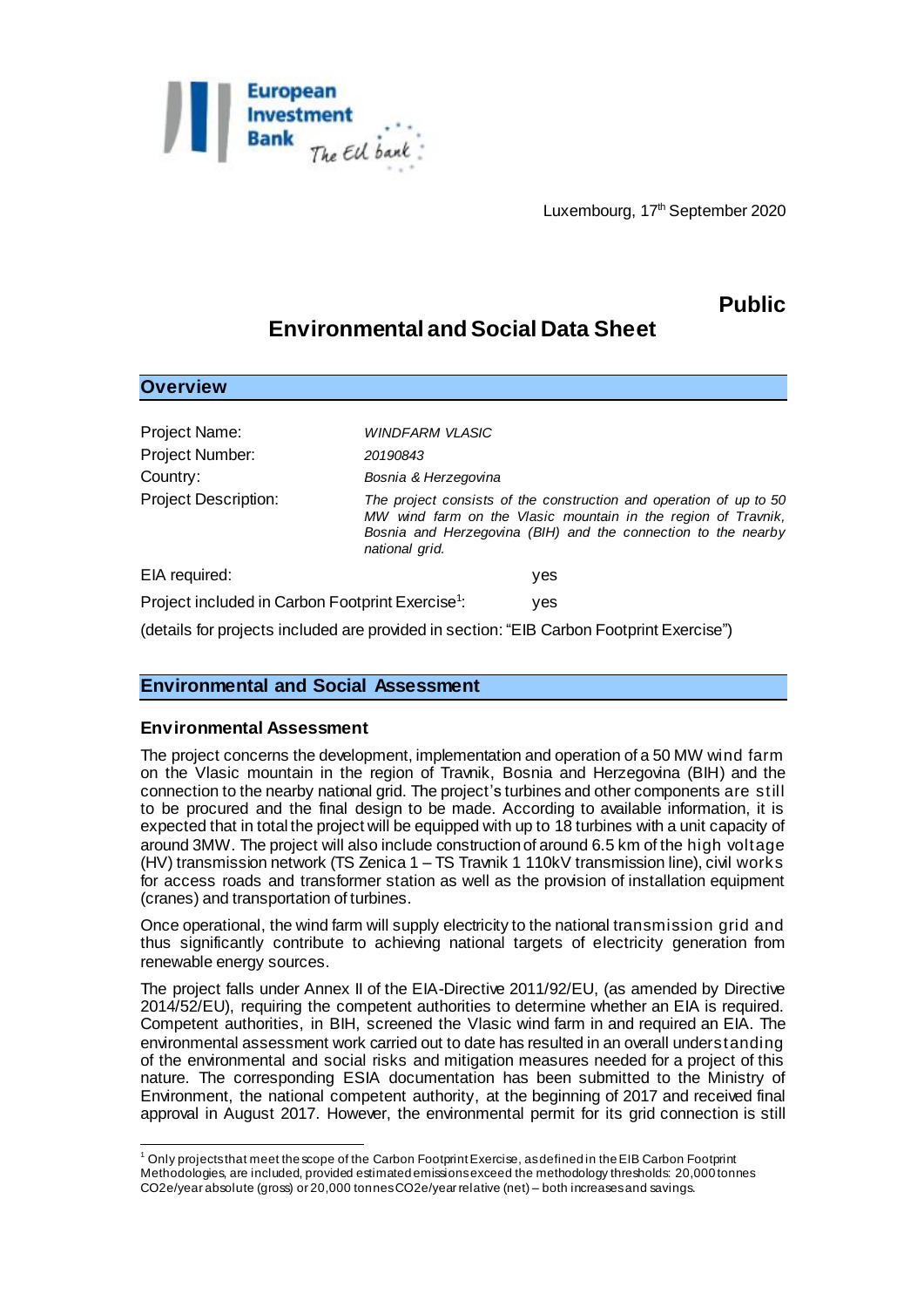

pending. Environmental permit for the grid connection will be obtained in next phase of project. According to Rulebook of the connection to the power grid (Official gazette of BiH no: 95/08, 79/10 i 60/12the permit will be obtained by the national TSO - Elektroprenos BiH.

Both the planning approval procedure and the mandatory EIA involved public consultation with 30-day publication of the ESIA on the website of the Ministry of Environment in line with the local EIA legislation.

In addition, the promoter has organised, in cooperation with the local affected municipality Travnik, a stakeholder round table at which the project was presented . No complaints have been received during the ESIA process. Given that the final wind turbine model has yet to be selected , some modifications of the permit conditions may be required.

The project's ESIA study was carried out with the support of international consultants supported by the EIB through the technical assistance (TA) provided via Western Balkans Investment Framework (WBIF). The environmental and social (E&S) issues associated with the project include: (i) biodiversity (flora, fauna, avifauna), (ii) increased noise pollution, (iii) negative visual impact including shadow flickers,(v) increase of dust emissions during the construction phase, (vi) cultural heritage, (vii) hydrology and hydrogeology and (viii) general workplace and community safety. The ESIA study detailed the baseline conditions, the likely environmental and social impacts (direct, indirect and cumulative), assessed the significance of the impacts through specific studies and modelling and proposed mitigation measures to be put in place in accordance with the mitigation hierarchy. The environmental approval contains requirements to mitigate environmental impacts from noise and shadow flickering. It further entails the requirements for precautionary mitigation measures for works that are to be undertaken close to nesting locations for birds, and the monitoring programme for birds and bats during construction and operation. With the mitigation measures in place, the assessment concluded that the project will not have significant negative residual environmental impacts.

An Environmental and Social Action Plan (ESAP) has been agreed with the promote r which sets out the material E&S measures and actions that are required for the project to achieve compliance with the EIB E&S Standards over an agreed timeframe. The ESAP will form part of the legal documentation.

Noise: During the assessment, noise calculations were made in order to identify whether any areas would experience levels that exceed permitted noise levels. It was determined that there would be no noise exceedances except for the area around the mountain lodge "Devečani", which is used as a tourist base. However, these exceedances relate to the external noise and does not take into account the attenuation that would result from the building itself. It is considered that inside the building, noise levels are unlikely to be exceeded. However, this would need further analysis, including additional noise measurement, and if necessary apply further mitigation measures, as specified in ESAP.

Visual impact: Due to the particular location of the proposed wind farm, wind turbines will be visible for relatively long distances. However, it is considered that the views from settlements such as Turbe and Travnik will not be significant due to the distance and the intervening terrain. Significant effects will be experienced closer to the site on exposed mountain areas such as the plateau, mountain peaks and from valleys and slopes that are closer to the s ite. No cultural heritage features have been identified on the project site or will be impacted by the project and no significant effects have been determined.

Biodiversity: Given that the Vlasic Nature Reserve (also proposed as potential Natura 2000 site) falls within the direct area assessment of the project, special attention was given to biodiversity and ecosystems aspects. Given the presence of nationally protected species and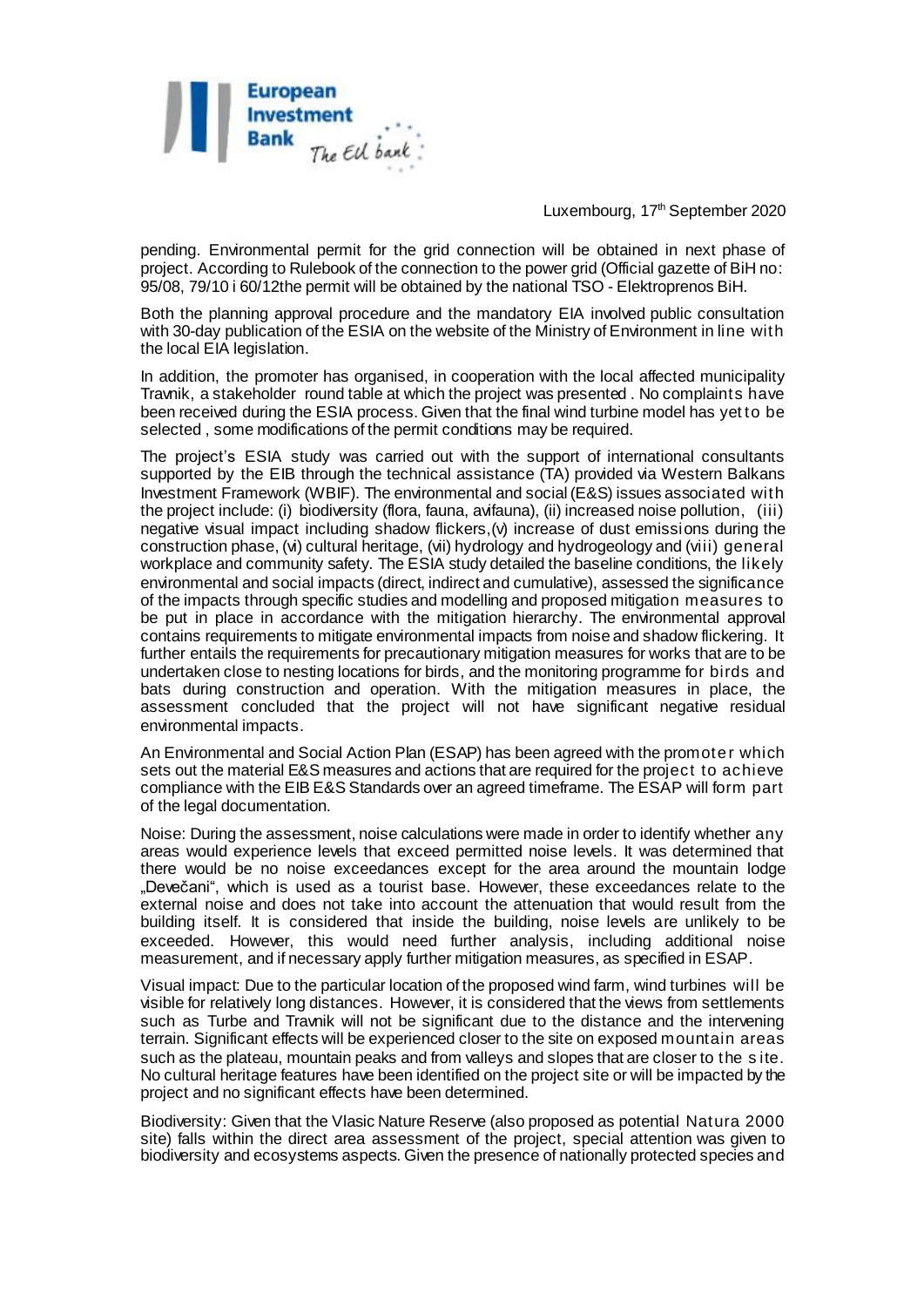

habitats in the greater project area, a specific assessment on the impact on avifauna was carried out.

A full one year, biodiversity baseline field studies were carried out and a number of mitigation measures, such as the selection of the site outside of the main birds' migratory routes, repositioning of some of the turbines, avoiding key habitats (both flora and fauna) were put in place. The field surveys indicate that the project is not on the main bird's migratory routes, as the wind farm site is away from the edges of the rift valley and it is not heavily covered with vegetation.

During construction potential disturbance may be experienced by a number of protected species including the Common Buzzard, Golden Eagle, Common Kestrel and Alpine Chough, even though the nesting sites for these species are over 200m away from the construction activities.

Roads and position of turbines will be located in such a way that they, if possible, do not interfere with conservation areas or protected species (e,g, birds of pray: Common Buzzard, Golden Eagle and Short-toed Eagle..) in the area around Paklarske rocks and cliffs due to the high level of bird flight activity in this area. Special precautions will therefore be taken for birds of prey and bats and the construction work will be planned so as not to occur during breeding periods in specific areas.

Bat inventories have shown the presence of three bat species of the genus: Pipistrellus, Nyctalus and Vespertilio within and around the Vlasic wind farm. The proposed wind farm Vlasic is positioned away from the forest areas which have the highest bat activity (the nearest turbine is located approximately 500m away). Turbines are also positioned away from watering holes, thereby avoiding affecting bats in these areas. Foraging routs (forests) are on the distance approximately 700 m from the concession area. If the operational monitoring results indicate the need to further minimise the impacts on bats, additional mitigation measures may include increase of the wind turbines cut-off speed, as bats activity is decreased at higher wind speeds. All carrion that is found within the project site will be removed in order to prevent carrion eating birds from entering the turbine area. Birds and nests of registered protected birds of prey such as the Golden Eagle and the Common Buzzard will be continuously monitored throughout the life of the wind farm. Where any collisions with turbines occur, these will be recorded. Monitoring information will be passed onto the relevant authorities responsible for environmental monitoring and tracking of biodiversity losses (i.e. the Federal Ministry of Environment and Tourism).

Two years of the birds and bats operational monitoring is mandatory under the environmental permit, which will inform further mitigation and adaptation measures if necessary.

The ESIA has indicated potentially significant adverse impact on sensitive flora communities (alpine and subalpine pasture) during construction which may trigger a Critical Habitat Assessment under the EIB E&S Standards as they are two natural habitats of Community interest. The detailed planning has respected safety distances to surrounding communities, protected habitats and important wetlands and other sites of specific environmental and geologic value. However, some of the areas planned for the placement of the turbines will require special attention as they may have significant impacts on critical habitats for highly threatened or unique species and ecosystems. This will be further assessed before the start of the construction. Additional TA may be provided to carry out a critical habitat assessment and design a mitigation strategy to achieve net gains of those biodiversity values for which the critical habitat was designated.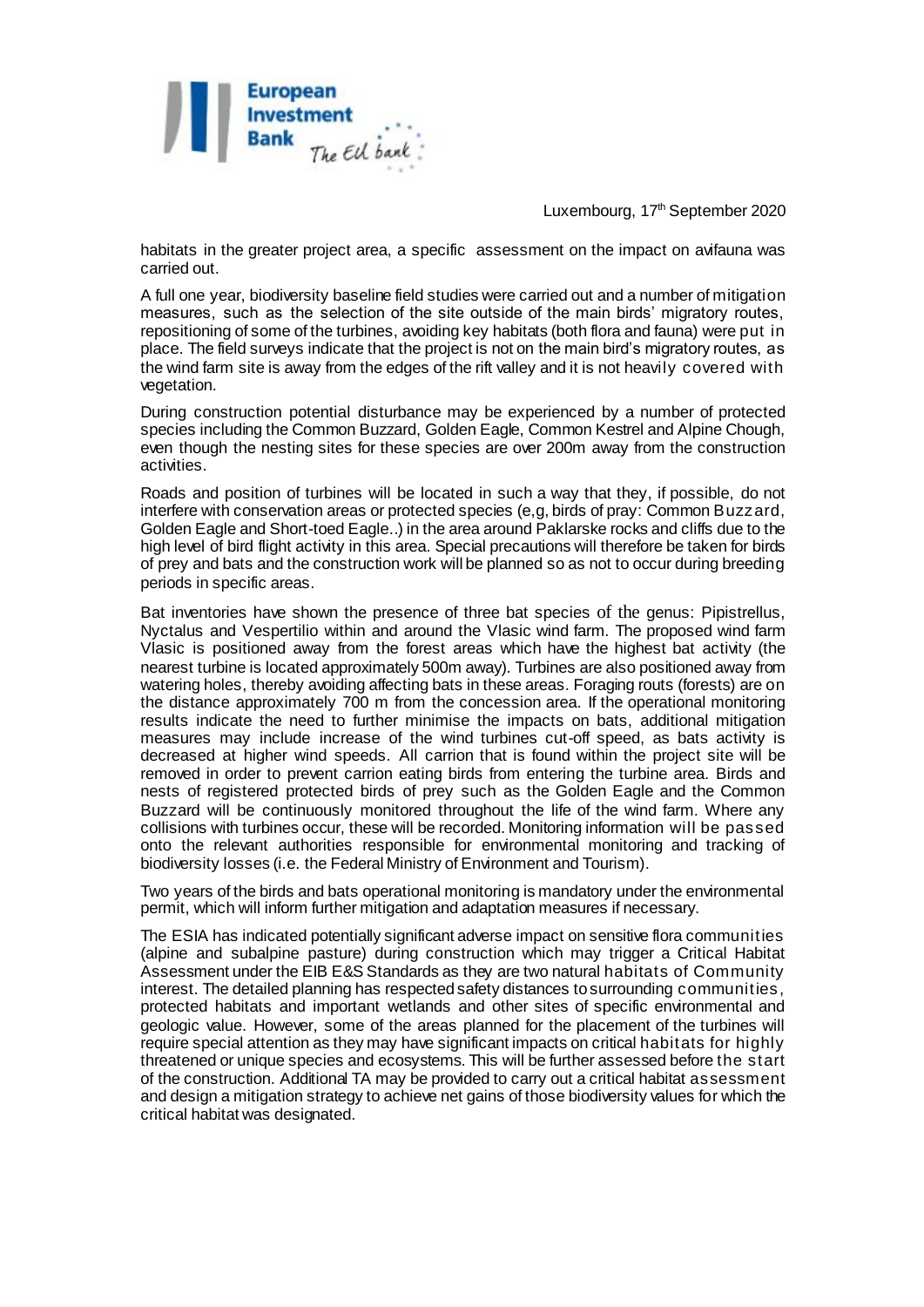

## **EIB Carbon Footprint Exercise**

Estimated emissions savings are 125 kt/year of CO2 equivalent emissions, based on the estimated electricity production of 106 GWh/year<sup>2</sup>. Given the intermittent power generation in wind farms in a market with low growth, it is assumed that 75% of generated electricity is replacing power generation in existing fossil fuel-based power plants (operating margin) and 25% of generated electricity is replacing power generation in new combined cycle gas power plants.

For the annual accounting purposes of the EIB Carbon Footprint, the project emissions will be prorated according to the EIB lending amount signed in that year, as a proportion of project cost'.

## **Social Assessment**

l

The implementation of the Project will not lead to any involuntary physical nor economic displacementThe current use of the lands is mostly for cattle grazing, and such activity will continue to be carried out in the area with the normal precautionary measures in place and will not be affected by the Project.

The promoter will be engaging with the landowners in order to secure voluntary agreements for the lands required by all Project infrastructures. For some of the land plots required for the wind farm and/or interconnection facilities, if a voluntary agreement cannot be reached, the Promoter intends to avail of the compulsory expropriation, in line with BIH legislation. In BIH, all Projects required for the implementation of activities within the electricity sector, including generation, promoted by public or private companies, are considered public utility, and are subject to compulsory expropriation procedures to be carried out by the competent authority in the interest of the promoters. According to BIH legislation, a proclamation of public interest needs to be in place before any such expropriations can take place. As a precondition for that, the Central Bosnia Canton has to adopt the spatial/physical plan for the Project. This decision is currently pending. A draft of the spatial/physical plan was adopted in December 2019, which envisages the construction of the wind farm at the project location.

Land acquisition for the associated overhead transmission line (OHL) is the responsibility of the transmission company TSO. The Bank has therefore required the promoter to ensure that the process for land acquisition for the OHL follows due process and that all steps are documented. It was agreed with the promoter that a land acquisition and compensation plan (LACP) be developed and the public informed for both the wind farm and OHL before negotiation with land owners start. This LACP needs to be developed to the satisfaction of the Bank. A grievance mechanism will have to be established before the land acquisition process can begin. Furthermore, the promoter is requested to collaborate with the TSO to obtain all the relevant information on the land acquisition process for the overland transmission line to ensure that an equivalent approach is taken for the associated interconnection line by the TSO.

## **Public Consultation and Stakeholder Engagement**

The promoter's stakeholder engagement and public consultation during ESIA process are documented in a Stakeholder Engagement Plan. This document lists all known stakeholder groupings and outlines a set of future engagement activities, a key component of the wide-

<sup>&</sup>lt;sup>2</sup> P70 estimate, based on the Vestas turbine design option from the Arup Bankability report.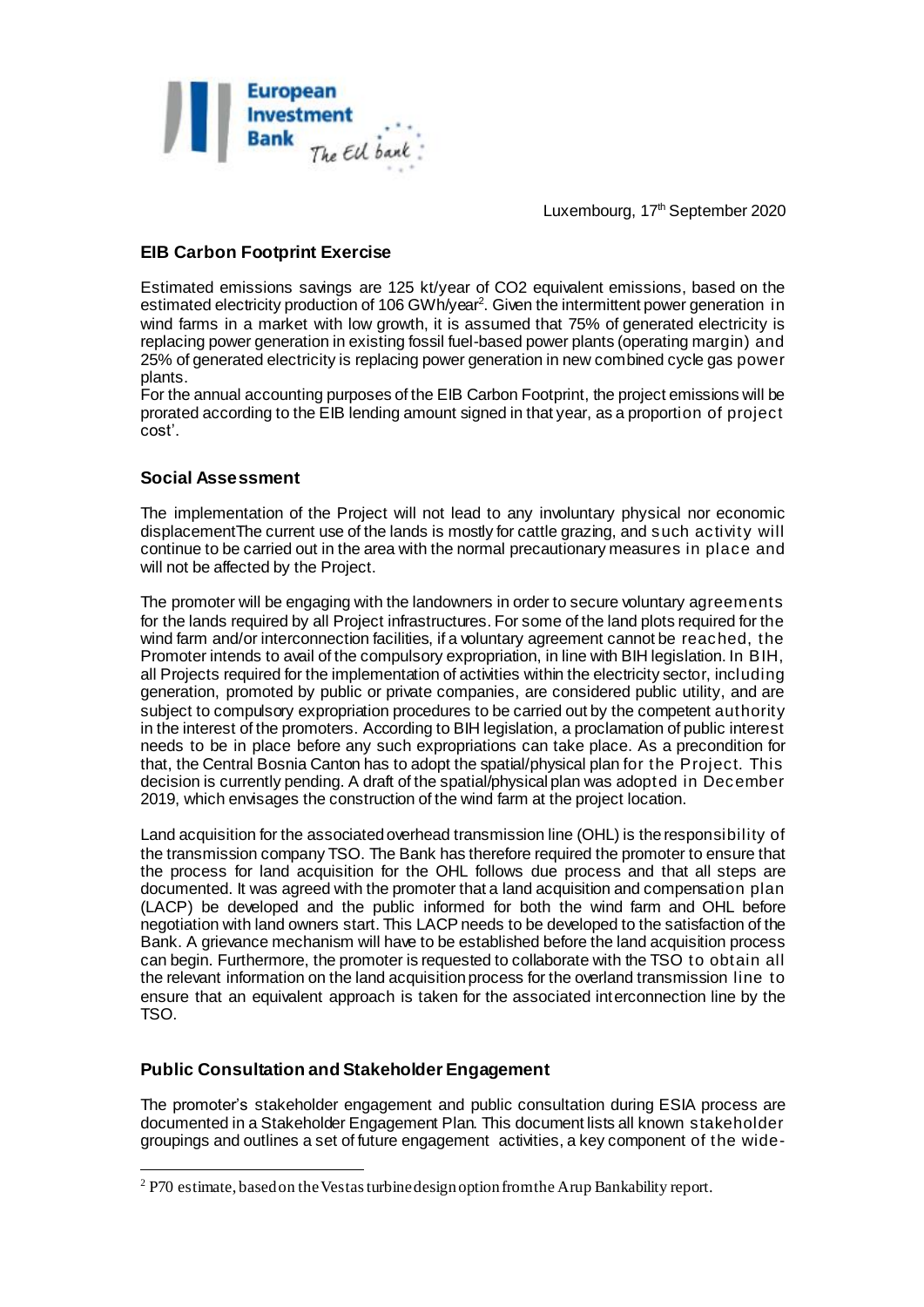

ranging stakeholder engagement planned for the project. The Promoter is required to establish a project-level grievance mechanism.

The promoter, in cooperation with representatives of local government and stakeholders, organised a round table in the municipality of Travnik on topic "Renewable energy sources wind energy - present and future", in November 2015. The aim of the round table was to inform the local community / stakeholders about the benefits of wind energy, as well as the planned implementation of the WPP Vlašić project. The round table was attended by officials of the Central Bosnia Canton, representatives of the Municipality of Travnik, representatives of companies with experience in wind energy, members of the Association of Cattle Breeders, mountaineering associations and locals who gravitate to the planned WPP Vlasic.

The promoter will continue to engage with affected stakeholders during the project construction and operation and implement partnership programmes in line with ESAP.

The link to the ESIA report has been published on the EIB website as well as on the promoter's website.

### **Other Environmental and Social Aspects**

The capacity and management structures of the promoter to address environmental and social impacts and requirements, in particular related to Health, Safety, Security and Environment and the biodiversity monitoring programmes, is deemed sufficient. The promoter will be supported by a Project Implementation Unit (PIU) staffed with an experienced international PIU consultant and other specialised biodiversity consultants.

The promoter has obtained ISO 14001 accreditation for its generating facilities which will form the basis for the project ESMS. The promoter will submit annual reports that provide details on the implementation of each ESAP requirement and on compliance with the Bank's Requirements. Any mitigation and monitoring measures identified as a result of further surveys will be included in the project Construction Environmental Management Plan (CEMP) and Operational Environmental Management Plan (OEMP).

#### **Conclusions and Recommendations**

With the following conditions in place, the project is acceptable for financing in environmental and social terms. The agreed ESAP has been disclosed on the EIB website.

#### **Prior to First Disbursement:**

- Obtain the urban permit for the wind farm.
- The promoter shall update the pre-construction biodiversity study covering potential impacts on critical habitats and sensitive birds and bats species to the satisfaction of the Bank.
- Any mitigation and monitoring measures identified as a result of further surveys will be included in the project Construction Environmental Management Plan (CEMP) and Operational Environmental Management Plan (OEMP), to the satisfaction of the Bank.
- The promoter shall prepare/update Land Acquisition and Compensation Plan (LACP), including Entitlement matrix - table of expropriation process is required to guide the